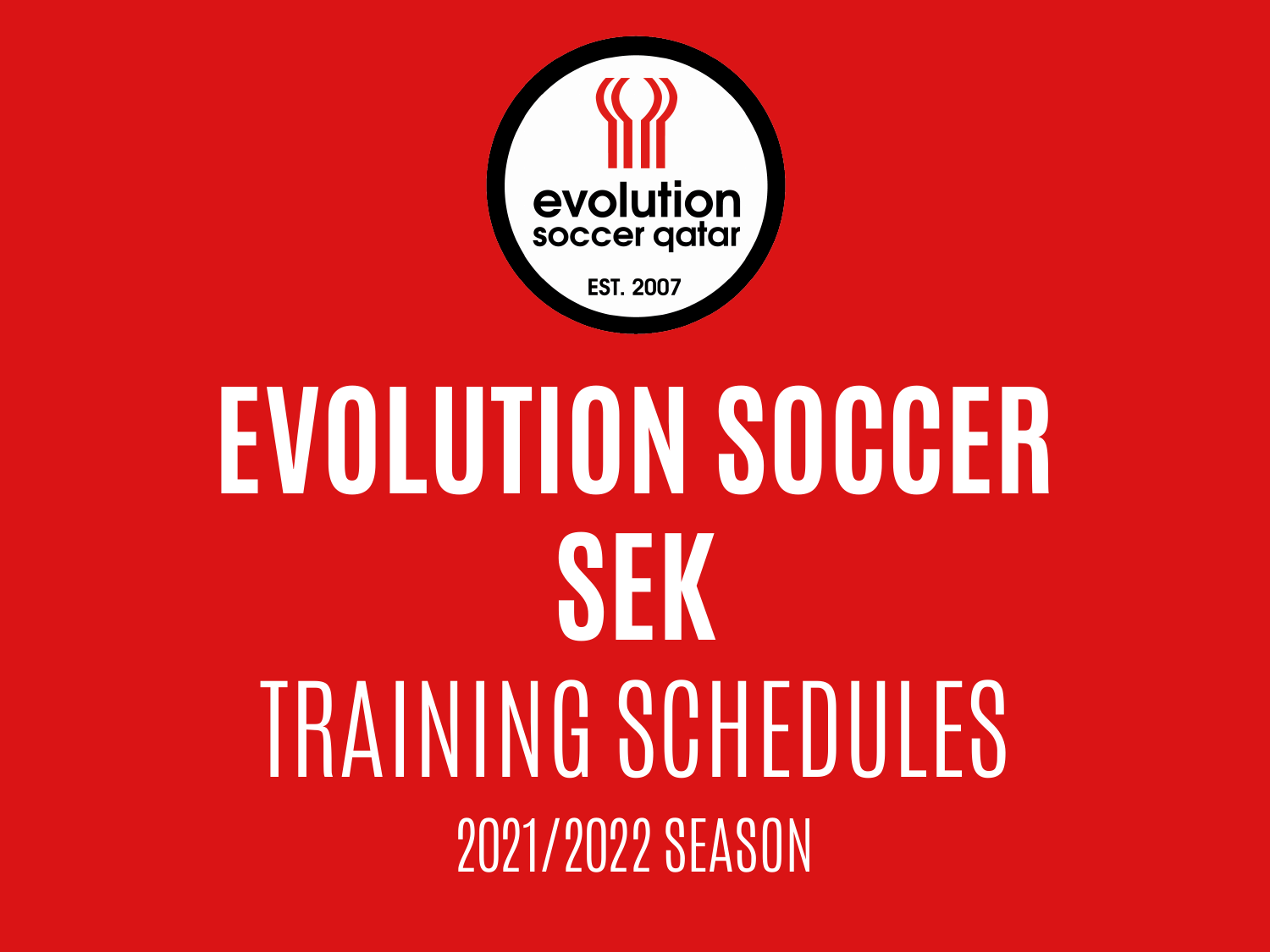## **EVOLUTION SOCCER - AGE GUIDE**

| <b>AGE GROUP</b> | AGE AS OF SEPT 1ST 2021<br>GUIDE |                                       |  |
|------------------|----------------------------------|---------------------------------------|--|
| UNDER 8          | 6 OR 7 YEARS OLD                 | MAY TURN 7 OR 8 THROUGHOUT THE YEAR   |  |
| UNDER 10         | 8 OR 9 YEARS OLD                 | MAY TURN 9 OR 10 THROUGHOUT THE YEAR  |  |
| UNDER 12         | 10 OR 11 YEARS OLD               | MAY TURN 11 OR 12 THROUGHOUT THE YEAR |  |
| UNDER 14         | 12 OR 13 YEARS OLD               | MAY TURN 13 OR 14 THROUGHOUT THE YEAR |  |
| UNDER 16         | 14,15 OR 16 YEARS OLD            | MAY TURN 15 OR 16 THROUGHOUT THE YEAR |  |

YOUR CHILD'S AGE GROUP IS DETERMINED BY THEIR AGE AS OF SEPTEMBER 1ST, 2021.

PLEASE NOTE THAT YOUR CHILD WILL STAY IN THE SAME AGE GROUP FOR THE ENTIRETY OF THE 2021/2022 SEASON (MUCH LIKE SCHOOL GRADES).

PLAYERS MAY BE ASKED TO MOVE TO A DIFFERENT TEAM AT ANY STAGE OF THE SEASON TO ALIGN WITH THEIR RESPECTIVE ABILITIES AND DEVELOPMENT, AS PER THE COACHES DISCRETION.